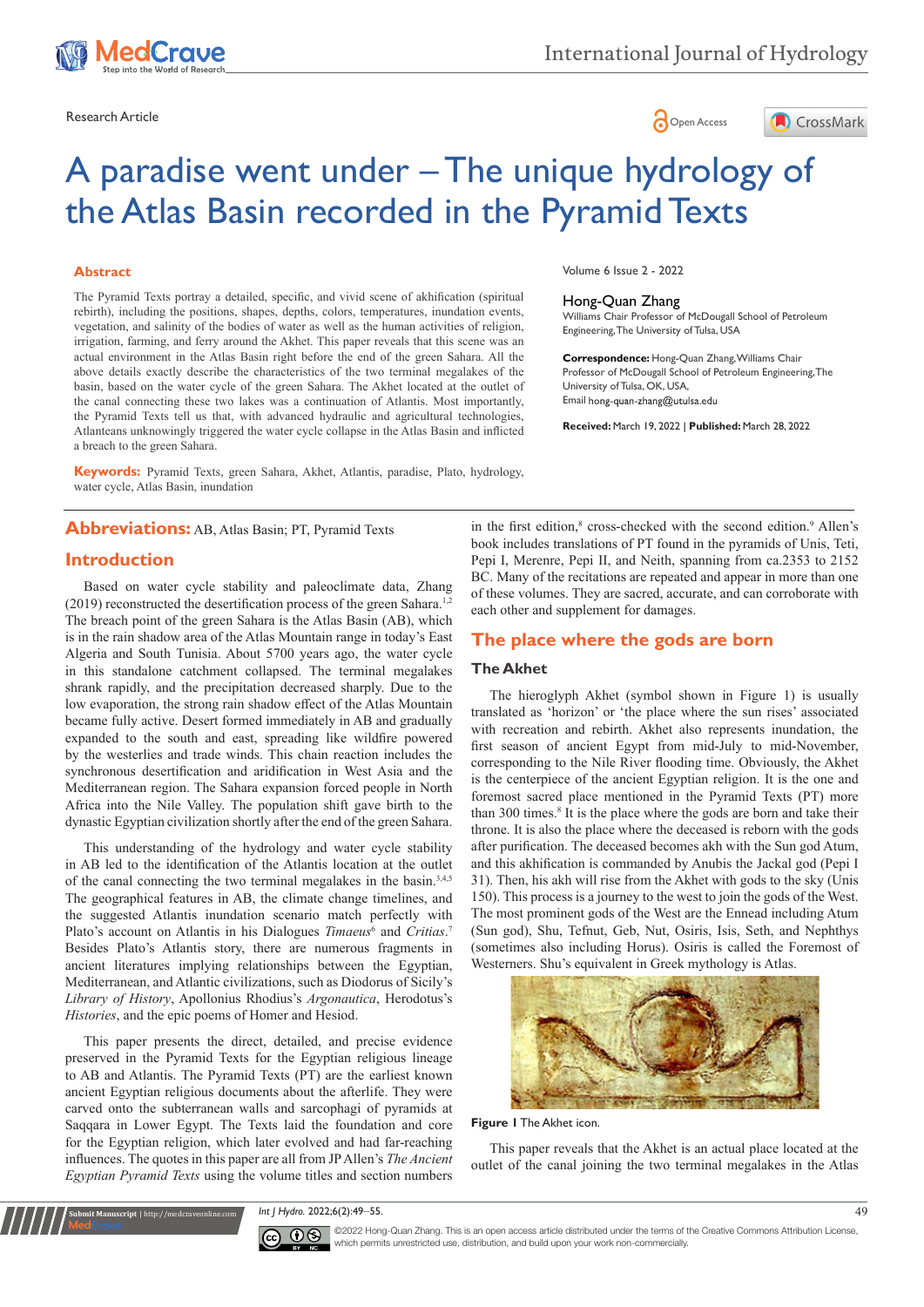Basin (AB). It is exactly the location identified by Zhang in 2021 for the legendary Atlantis.3,4,5 The Akhet was also called 'the Great Immersion,' 'the Inundation,' or 'the Great Inundation' in PT (Unis 222). Figure 2 shows the layout of the bodies of water in AB and their names used in PT. Water from the Jackal Lake flowed to the Stork

Lake, which further discharged to the Mediterranean Sea if there was a surplus. The two megalakes were also generally named Shu's Lakes or god's lakes. Individually, they have multiple specific names defining their properties. This is also true for the canals.



**Figure 2** Locations and names of water bodies surrounding the Akhet.

The akhification process was conducted in the Big Enclosure, which is AB (Unis 175). The Big Enclosure had two pillars (Teti 9). The basin was also called Great Land, where "the name of Osiris is firm" (Pepi I 582). The deceased was first welcomed by Osiris at the inlet of the Big Enclosure (the river outlet):

*The marshes fill for you, the shores flood for you, as a king-given offering. Foremost of Westerners (Osiris) takes your arm upon the lip of the bowed mountain (Atlas Mountain): (this is) Osiris's reward that he gives you for linen.* (Menenre 367)

Then, the deceased will be ferried to the Akhet for rebirth:

*The Nurse Lake (Jackal Lake) is opened up, the Winding Canal becomes inundated, the Marshes of Reeds have filled, so that I might be truly ferried to that eastern side of the sky (the Akhet), to the place where the gods are born, and I am born there in my birth with them as Horus, as him of the Akhet.* (Pepi I 320)

#### **Jackal Lake**

Table 1 lists the names used in PT for the western megalake and their attributes. The name Jackal Lake is due to its shape, which resembles a jackal head if one stands on the high rising Atlas Mountain and looks at it from the north. In the Egyptian pantheon, the jackal god Anubis is one of the most frequently depicted and mentioned gods, but no relevant myth involved him. He must be the personification of the Jackal Lake for its purification, protection, and guidance in the afterlife of the deceased.

The Jackal Lake was called the Great Green, which was most likely the origin of Osiris's body color. The Egyptian term 'green' covers a spectrum from green to blue. Contrasting to the Marsh of Turquoise (a name for the very shallow Stork Lake) on the east, this green-toblue color spectrum reflects a water depth change from its shallow edge to its deeper central area with a depth of about 70 meters. When the water from this deeper Jackal Lake flowed into the shallow Stork Lake, people would feel the sharp coolness of the current. Therefore, the Jackal Lake got the name Cool Waters. It was called the Nurse Lake, because it provided the nurturing water to the Marsh of Reeds, which was later converted to farmland. The Jackal Lake was for purification and joining the gods in the sky:

*You become clean in the Jackal Lake and are purged (of impurity) in the Duat Lake. Come in peace to the Dual Ennead! The eastern doorleaf of the sky is opened to you by Fixed of Kas (Sun god).* (Pepi II 564).

**Table 1** Names and corresponding properties of the western megalake

| <b>Name</b>        | <b>Characteristics</b>                                                                                                                    |
|--------------------|-------------------------------------------------------------------------------------------------------------------------------------------|
| Jackal Lake        | Like a jackal head if viewed from the northern mountain                                                                                   |
|                    | top.                                                                                                                                      |
| <b>Great Green</b> | The Egyptian term 'green' covers a spectrum from green<br>to blue. This name reflects water depth change from<br>shoreline to the center. |
| Cool Waters        | Its outflowing water is cooler than the shallow water in<br>the Stork Lake.                                                               |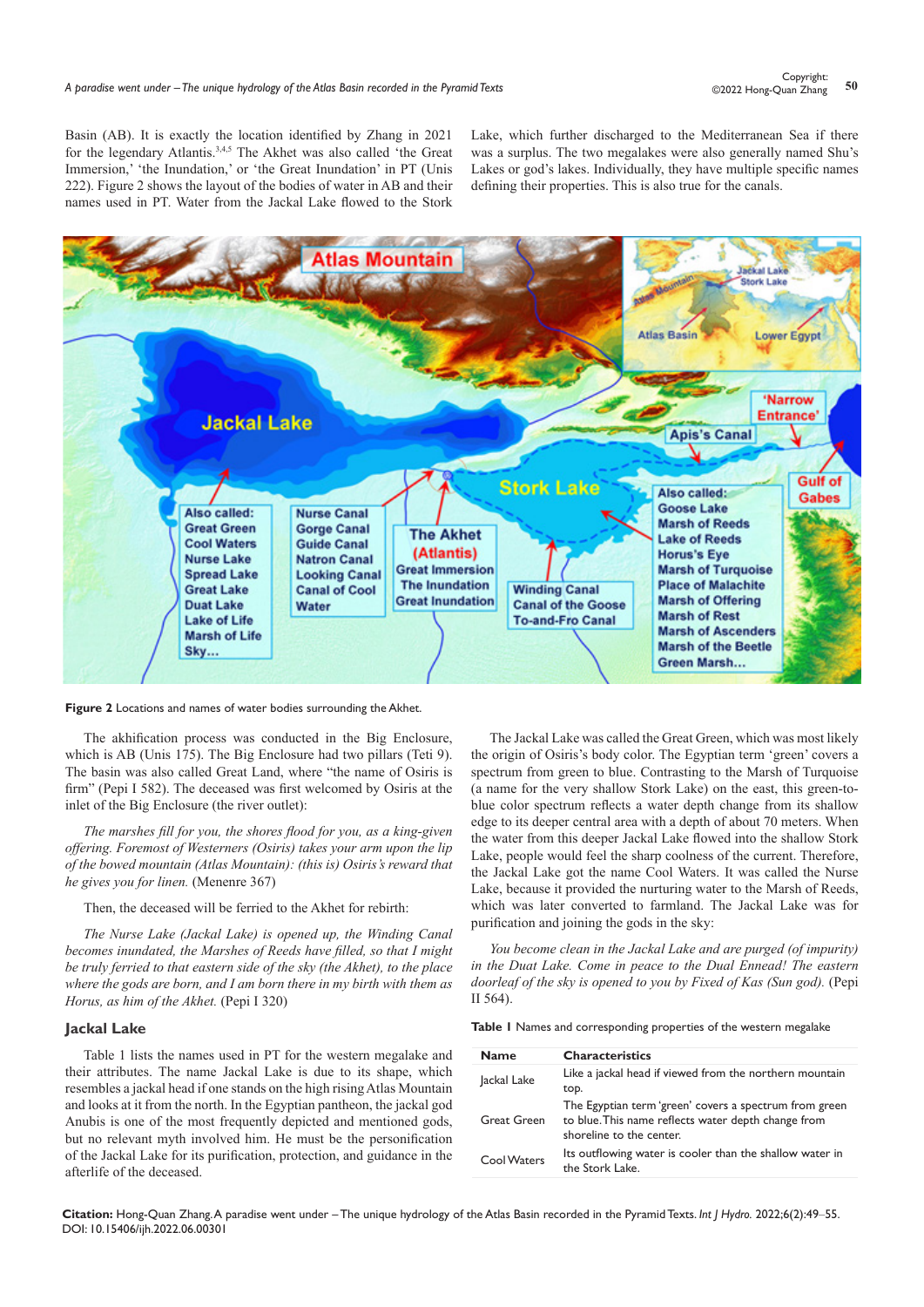*A paradise went under – The unique hydrology of the Atlas Basin recorded in the Pyramid Texts* **<sup>51</sup>** Copyright:

Table Continued...

| <b>Name</b>   | <b>Characteristics</b>                                                    |  |
|---------------|---------------------------------------------------------------------------|--|
| Nurse Lake    | It provided nurturing water to the farmland in the Place<br>of Malachite. |  |
| Lake of Life  | The place to become clean and receive rebirth.                            |  |
| Marsh of Life | Same.                                                                     |  |
| Spread Lake   | It spreads out from east to west.                                         |  |
| Great Lake    | Bigger than the Stork Lake, which later became farmland.                  |  |
| Duat Lake     | The place to become clean and rise with gods.                             |  |
| Sky           | The place gods will go after rising on its eastern side<br>(the Akhet).   |  |
| Shu's Lake    | Lake of Atlas.                                                            |  |
| God's Lake    | Sacred lake, for purification and rebirth.                                |  |

## **Stork Lake**

Table 2 lists the names used in PT for the eastern megalake and their attributes. This lake was called the Stork Lake, since its shape looked like a stork. The outgoing canal resembles the long neck, head, and beak of a stork. The unique shape and traits of this lake were likely the original inspirations for the bird deity Bennu (depicted as heron) associated with sun, recreation, and rebirth. It appears in all the illustrations of the Marsh of Reeds in the Book of the Dead. Also due to its shape, this lake was sometimes called the Goose Lake.

**Table 2** Names and corresponding properties of the eastern megalake

| <b>Name</b>         | <b>Characteristics</b>                                                  |
|---------------------|-------------------------------------------------------------------------|
| <b>Stork Lake</b>   | Its shape resembles a stork or heron.                                   |
| Goose Lake          | Its shape resembles a goose.                                            |
| Marsh of Reeds      | Shallow water with flourishing reeds.                                   |
| Lake of Reeds       | Same.                                                                   |
| Horus's Eye         | Shape of an eye, related to Horus's lost eye in<br>his fight with Seth. |
| Marsh of Turquoise  | Reflects color of the shallow water.                                    |
| Place of Malachite  | Color of farmland plots and shallow lakes.                              |
| Marsh of Offering   | Place to receive supplies and offerings.                                |
| Marsh of Rest       | Place for rejuvenation.                                                 |
| Marsh of Ascenders  | Place to prepare rising with the gods.                                  |
| Marsh of the Beetle | Associated with sunrise.                                                |
| Green Marsh         | Color of vegetation.                                                    |
| Shu's Lake          | Lake of Atlas                                                           |
| God's Lake          | Purifying and life-giving                                               |

The water in the Stork Lake was very shallow and gave a turquoise color. The lakebed is extremely flat as shown by recent satellite measurement. When the water was drained lower at the later stage, reeds flourished and spread widely across the lake. Therefore, it was called the Marsh of Turquoise and the Marsh of Reeds. It is a place where the deceased get supplies and rejuvenation before rising with the gods. Therefore, it was also called the Marsh of Rest, the Marsh of Offering, and the Marsh of Ascenders. Other variants, such as the Marsh of the Beetle, the Place of Malachite, and Horus's Eye were also used. The Marsh of Reeds was also a place for purification with the Cool Waters from the Jackal Lake. In PT, frequent recitations go like these:

*The sky's door is opened, the Cool Waters' door is pulled open, for eastern Horus at daybreak, that he might descend and become clean in the Marsh of Reeds. The sky's doorway is opened, the Cool Waters' door is pulled open, for me at daybreak, that I might descend and become clean in the Marsh of Reeds.* (Pepi I 449)

*The Winding Canal floods, the Marsh of Reeds fills with water, and I descend to the Akhet among the gods of the Akhet.* (Pepi I 355).

## **Horus's Eye**

The Stork Lake was frequently called Horus's Eye, since its shape vividly resembled a human eye. This lake must be the original inspiration of Horus's Eye with a long lateral canthus, one of the most popular Egyptian amulets. It is a motif representing well-being, healing, and protection in ancient Egyptian religion. Based on PT, the original Horus's Eye symbolizes cleaning (Tei 194, Pepi I 472), provision (Pepi I 319, Neith 16), endurance (Unis 134), offering (Pepi II 22), and censing (Neith 16). It was also called the Eastern Eye of Horus (Pepi I 471) reflecting its location on the east side of the Duat Lake. The following recitation from Neith 16 lists some of the benefits the deceased receives from Horus's Eye as a flourishing farmland:

*Osiris Neith, accept Horus's eye: provide yourself with it. Horus has censed himself with his eye. Ho, Neith! Cense yourself with Horus's eye, natron-cleanse yourself with Horus's eye. Provide yourself with Horus's eye and it will provide you as a god to your opponent forever.*

## **Nurse Canal**

The canal connecting the Jackal Lake and the Stork Lake was called the Nurse Canal, since it released nurturing water from the Nurse Lake to the Marsh of Reeds. It was the drinking place of every akh (Merenre 260). It was also called the Gorge Canal since the canal was narrow and deep at the lower peak of the ridge (the present day Draa el Djerid Ridge) between the two megalakes. A water gate was set at this narrow gorge to control the water flow (Pepi I 467). This must have been a very impressive hydraulic structure at the time, which could regulate the water flow to smooth inundation, and provide water for irrigation and ferry.

| Table 3 Names and corresponding properties of the Nurse Canal |  |  |  |  |
|---------------------------------------------------------------|--|--|--|--|
|---------------------------------------------------------------|--|--|--|--|

| <b>Name</b>            | <b>Characteristics</b>                                                 |  |  |
|------------------------|------------------------------------------------------------------------|--|--|
| Nurse Canal            | Releases nurturing cool water from the<br>Nurse Lake.                  |  |  |
| Gorge Canal            | Narrow and deep at the ridge.                                          |  |  |
| Natron Canal           | Purification water and may reflect salinity<br>change.                 |  |  |
| Looking Canal          | Magnificent view of sunrise at the east<br>end of the canal.           |  |  |
| Guide Canal            | Guides the way to the sky, guides the<br>nurturing water to the Akhet. |  |  |
| Canal of Cool<br>Water | Flows cool water from the Jackal Lake to<br>the Marsh of Reeds.        |  |  |

The name Natron Canal for this watercourse might reflect the water salinity increase due to the water cycle collapse in AB. The name Looking Canal must reflect the magnificent view of sunrise from the east end of the canal, where the Akhet is located. A person standing at the narrow gorge would see a sunrise exactly like the motif shown in Figure 1. This must be the original representation of the Akhet symbol. The canal was also called the Guide Canal or the canal of cool water (Table 3). One of the most frequent recitations in PT is the declaration of the water release from the Jackal Lake:

*The Nurse Canal opens up, the Marsh of Reeds fills, and the Winding Canal floods, so that my ferrying might be ferried to the Akhet, where Horus of the Akhet is.* (Pepi I 481)

#### **Winding Canal**

The canal around the Marsh of Reeds was called the Winding Canal (or Curved Canal<sup>10</sup>). Since the water in the Marsh of Reeds was very shallow, a canal was excavated off the shoreline to enable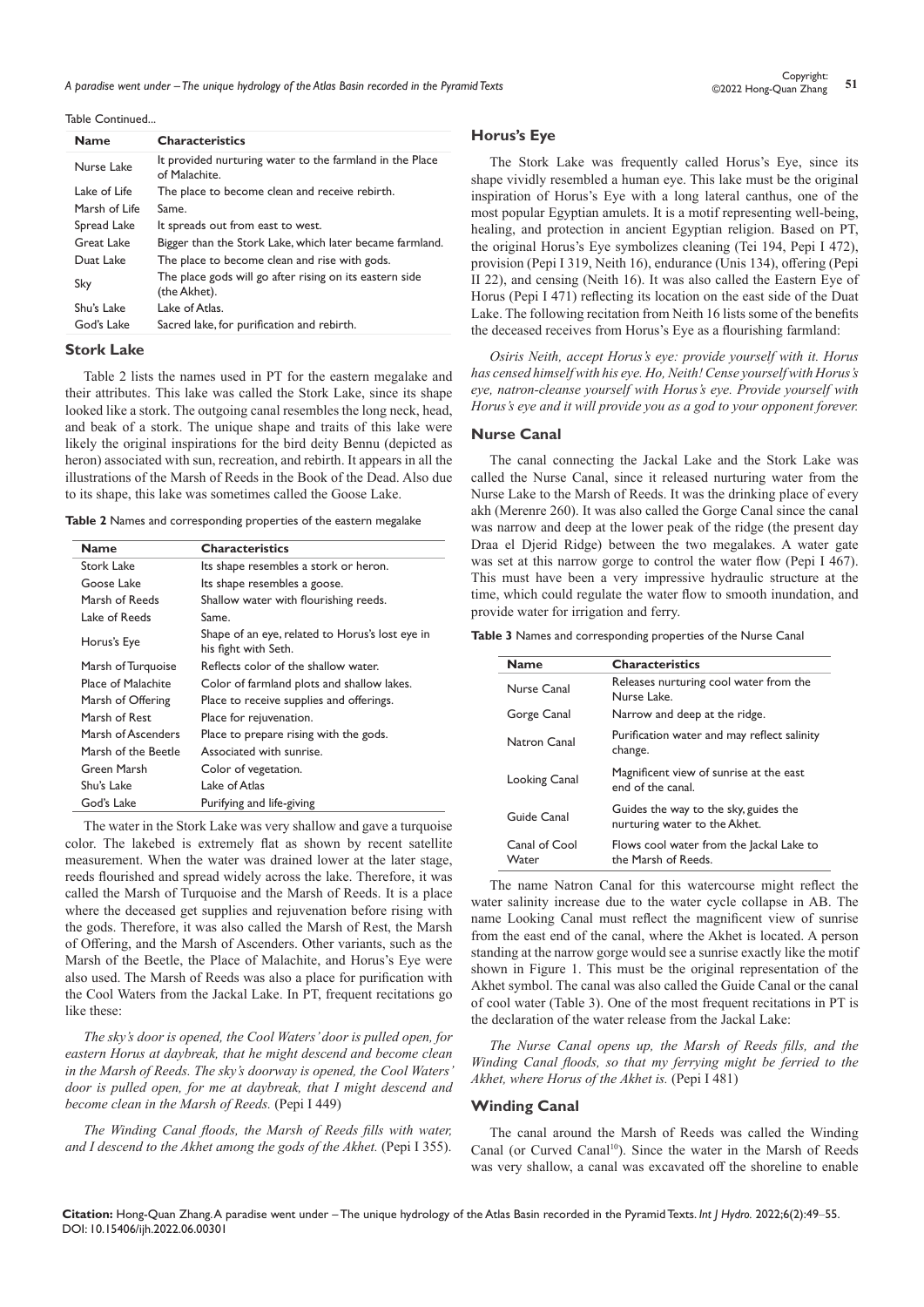ferry and irrigation. Later, this canal must have been dug deeper to drain the water from the Marsh of Reeds to form farmland (Unis 165). As shown in Figure 3a, the Winding Canal had two branches – the south and north routes. They split at the Akhet at the west end and merged on the east side to the Apis's Canal, which further flowed to the Mediterranean Sea. The Winding Canal was sometimes called the Canal of the Goose for it was around the Goose Lake (Merenre 353). It was also called the To-and-Fro Canal. A boat could ferry from the entrance at the Gulf of Gabes to the Akhet following the north route and return via the south route (or vice versa). One could also "sail around the Marsh of Reeds and moor in the Marsh of Turquoise (Merenre 260)." The Winding Canal was also symbolized as a mouth and the Akhet was located on its lips (Pepi I 551, Pepi I 486). The name of Apis's Canal was likely due to its shape of an Apis bull horn.



**Figure 3** Winding Canal and Place of Malachite: (a) Stork Lake before end of the green Sahara; (b) current profile showing the Winding Canal around the Stork Lake.

These canals were dug and maintained to meet the seasonal water needs of the farmland in the Marsh of Reeds. The water gate at the narrow gorge of the Nurse Canal controlled the water flow from the Jackal Lake to the Stork Lake. The water gate at the Apis's Canal outlet could restrict the water discharge from the lake. The following repetitive recitation clearly depicts the landscape around the Akhet:

*Greetings, you at the fore of the Inundation, who guard nourishment*  and sit at the fore of the Green Marsh at the shoulder of the lord of *sunlight! May you let me eat of grain, and I will become thereby like Osiris on the Great Immersion.* (Pepi I 376)

Both 'the Inundation' and 'the Great Immersion' refer to the Akhet. 'The lord of sunlight' is the Sun god Atum. 'The shoulder of the lord of sunlight' is the ridge cut by the Gorge Canal (Figure 1). The 'nourishment' is the Cool Water from the Jackal Lake. The 'Green Marsh' is the Stork Lake. Both the Akhet and Stork Lake are downstream of the water gate located at the ridge.

Figure 3b shows the surface profile of the current lakebed of the Stork Lake with the areas below 24 meter (above sea level) painted blue. After about 5700 years' weathering, the area along the shoreline is still clearly showing a lower profile, indicating an ancient manmade canal around the Stork Lake. At the Akhet location, the crescent shaped external isle is still visible. The close-up image in Figure 4 of Zhang  $(2021)^5$  shows a clear round profile having the exact same diameter of the Atlantis citadel detailed in Plato's *Critias*.

#### **Rebirth at the Akhet**

According to PT, akhification is a process of rebirth with gods and becoming akh (Peip II 84). It involves activities across the areas shown in Figure 2. The deceased receives his abundant provisions from the Marsh of Reeds (Pepi I 31, Pepi II 349), becomes clean with the Cool Water from the Jackal Lake (Unis 155, 157), and is given a new birth at the Akhet as described in the following recitations:

*The Nurse Lake is opened up, the Winding Canal is inundated, the Marshes of Reeds fill with water, and my ferrying might be ferried on them to that eastern side of the sky (the Akhet), to the place where the gods give me birth, and I am fully reborn there, new and rejuvenated.* (Teti 187)

*I have come to my canals in the flood-shore in the Great Immersion (the Akhet), to the place of rest with green marshes in the Akhet, that I might make green the vegetation on the Akhet's shores, that I might get the faience of the great eye (Horus's Eye) in the marsh's midst, that I might receive my seat that is in the Akhet.* (Unis 222)

The positioning of these activities is precise and detailed, fitting perfectly to the environment shown in Figure 2.

The Pyramid Texts (PT) were originally reserved only for the pharaoh (and queen) and were not illustrated. Their use was extended to the elites during the Middle and New Kingdoms of Ancient Egypt, and illustrations were developed. Figure 4 is a typical depiction of the paradise the deceased would enter after passing judgment. He is shown greeting various gods and paddling his own boat in the top register, which is labeled as 'Marsh of Offerings.' In the second register, he harvests emmer (or barley) and drives oxen over a threshing floor, and he is plowing with oxen in the third, which is labeled as the 'Marsh of Reeds.' At the bottom, the gods' throne is located on the lower island (the Akhet, where the gods are born). Passing the narrow canal two boats are ready for him to join the Sun god in the sky (the Duat Lake). The essence of akhification described in PT was still well preserved in this episode of the Book of the Dead about one thousand years later.



Figure 4 Life in the paradise (Tomb of Ani, 19th Dynasty; The British Museum).

## **Akhet is Atlantis**

The Atlantis city inundation occurred around 11,000 years ago according to Plato's account.<sup>3</sup> The immersion was catastrophic for the island city but had almost no effect on the countryside. People must have relocated, and the Atlantic civilization continued to advance to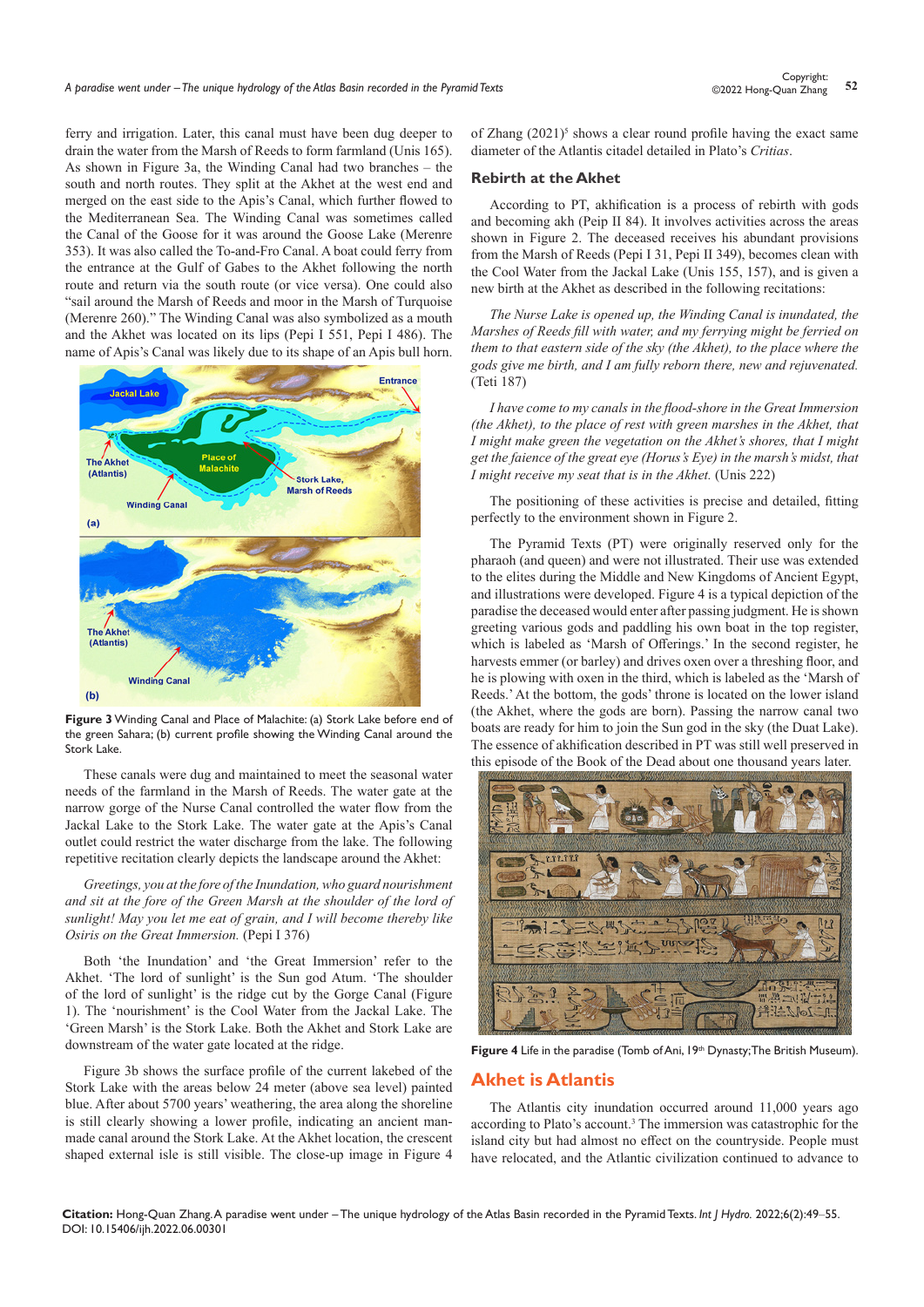new heights. The environment described in PT corresponds to the time right before the desertification started about 5700 years ago.<sup>1</sup> There were about five thousand years in between these two events. During this interval, many interactions and transitions could have occurred, many kings and heroes would have gone by, many traditions and technologies would have evolved. Worshiping the creator Sun god was certainly developed in the Atlas Basin (AB). The landscape and water bodies around the Akhet must have been the natural setting for this inspiration. The sun rose every morning from 'the eastern side of the sky' (a synonym of the Akhet) as a new creation. It set every evening into the west Duat Lake (Jackal Lake), where the vast and calm water surface mirrored the starry sky to form a crystal dreamy view during the night. A deceased would join the gods and become one of the 'Imperishable Stars' in the Duat Lake.' The Akhet was the sure 'ladder' to ascend with the gods. Its shape symbolized the sun, and it had immersed and risen again in its own history. Clearly, the Akhet and Atlantis were the same sacred city as reflected in their physical profiles, hydrological environment, and anthropological relationships.

#### **Location and profile**

Plato's Atlantis was a circular island city encircled by a man-made canal which ran from the sea. Its geometrical features are well known, and here we only need to show the corresponding profiles of the Akhet described in PT. As shown in Figure 3a, the Akhet was located on the lips of the Stork Lake and at the outlet of the Nurse Canal, which connected to the Great Lake (Pepi I 324, Merenre 260). The recitation in Teti 198 (also in Merenre 206 and Pepi I 49) is a description of its resemblance to Atlantis:

*Your sisters Isis and Nephthys have come to you, making you sound – very black in your identity of the Great Black Wall, very green in your identity of the Great Green. Look, you have become great and round, as the Great Round. Look, you have become encircled and round, as the circuit that surrounds the External Isles. Look, you have become round and big, as him who surrounds the Big Waters That Perish (Destroy)*.

The 'Great Black Wall' reflects one of the three stone colors (black, white, and red) mentioned in Plato's *Critias* on Atlantis. The 'Great Green' (Great Lake, Jackal Lake) is the Atlantic Sea for Atlantis. The 'Great Round' ('encircled and round') is the circular Atlantis citadel. 'The circuit that surrounds the External Isles' is the circular canal around the city, a unique feature of Atlantis. As shown in Figure 3a, the 'External Isles' are the remains of the Atlantis ring islands. After the 'Great Immersion,' the river broke into the ring structure of the citadel, and the long-time water flow eroded it into isolated isles. The 'Big Waters That Perish' must refer to the Great Immersion that destroyed Atlantis as described by Plato. The location is clearly identified in Pepi I 553: "…you may drink the waters of the Inundation (the Akhet, Atlantis) that are in the circular canal on the lips of the Winding Canal."

## **Great Immersion**

Now we know that the inundation meaning of the Akhet was originally from the Atlas Basin. Specifically, it traces back to the inundation of Atlantis about 11,000 years ago. This historical event must have been deeply engraved in the Atlantean memory. Therefore, the Akhet got its commonly used synonyms: the 'Great Immersion' (Pepi I 379, 449), the 'Great Inundation' (Pepi I 297), or simply the 'Inundation' as recorded in PT (Pepi I 297; Pepi II 22, 513; Neith 253).

Zhang (2021) suggests that the Atlantis inundation was due to an earthquake, which caused a landslide at the 'narrow entrance' blocking the water outflow.<sup>3</sup> The blockage and the continuous upstream inflow quickly raised the water level of the lakes to a height, which submerged the island city Atlantis. The following recitation in PT seems to reflect the memory of this event:

*The sky speaks, the earth trembles, Geb quakes, the god's two cultivations yell, the earth is hacked… I cross the Basin and travel across the fierce lake, one that topples Shu's walls.* (Pepi I 462)

Geb represents earth, and 'Geb quakes' implies an earthquake. Due to the surge of the 'fierce lake,' the Atlas City ('Shu's walls'), namely Atlantis, was destroyed.

## **A common sacred land**

The Akhet is the place where the gods are born. In Egyptian religion, Atum the Sun god created Shu (Atlas) and Tefnut who produced the other gods. This agrees with Plato's account on Atlantis from where Atlas ruled his kingdom. In his *Library of History* Book III, Diodorus of Sicily recorded a tale about the Atlanteans  $as<sup>11</sup>$ 

*…the most civilized men among the inhabitants of those regions, who dwelt in a prosperous country and possessed great cities; it was among them, we are told, that mythology places the birth of the gods, in the regions which lie along the shore of the ocean (Shu's Lakes), in this respect agreeing with those among the Greeks.*

The Elysian Fields for afterlife in Greek religion clearly corresponds to the Marsh of Reeds. According to Homer, the Elysian Fields was located on the western edge of the Earth by the stream of Oceanus. Hesiod also calls it the 'Fortunate Isles' or the 'Isles of the Blessed,' which must be the Akhet. *The Argonautica* by Apollonius of Rhodes tells a story that the Argo was driven to west Libya by a fierce storm.<sup>12</sup> Jason and his comrades "came to the sacred plain where Ladon, the serpent of the land, till yesterday kept watch over the golden apples in the garden of Atlas." This must be the Garden of Hesperides, from where Heracles stole the golden apples as his eleventh labor.

Plato's *Critias* tells us that there were two temples at the center of Atlantis, a private one for Cleito and Poseidon and a bigger one for Poseidon himself. They may correspond to the Dual Shrines at the Akhet frequently mentioned in PT. The 'two pillars of the Big Enclosure' (Teti 9) may be related to the Pillars of Heracles mentioned by Plato.

## **A paradise went under**

## **Marsh drained for farming**

Atlanteans were skillful hydrologists, as demonstrated in their constructions of the Atlantis aqueducts and irrigation network on the 'Fairest Plain' in the Atlas Basin (AB).7 After the Atlantis inundation, they advanced their hydraulic technologies to even higher levels. They learned how to use canals and water gates to regulate flash floods, to provide irrigation for farming, and to maintain a navigable canal system for ferry. The Pyramid Texts (PT) Unis 165 portrays a vivid scene of sailing to the Akhet from the basin entrance. The water outflow had to be blocked to elevate the canal water level so that boats could ferry on it:

*The earth is completely dammed up, for the mountain ranges on either side of the river have been joined and the two banks have been united… The boat's rope has been pulled, the Beaten Path crossed, and the ball struck at the mouth of the Apis's canal. …excavating a plot for me in the Marsh of Reeds; and establishing my farmland in the Marsh of Offerings.*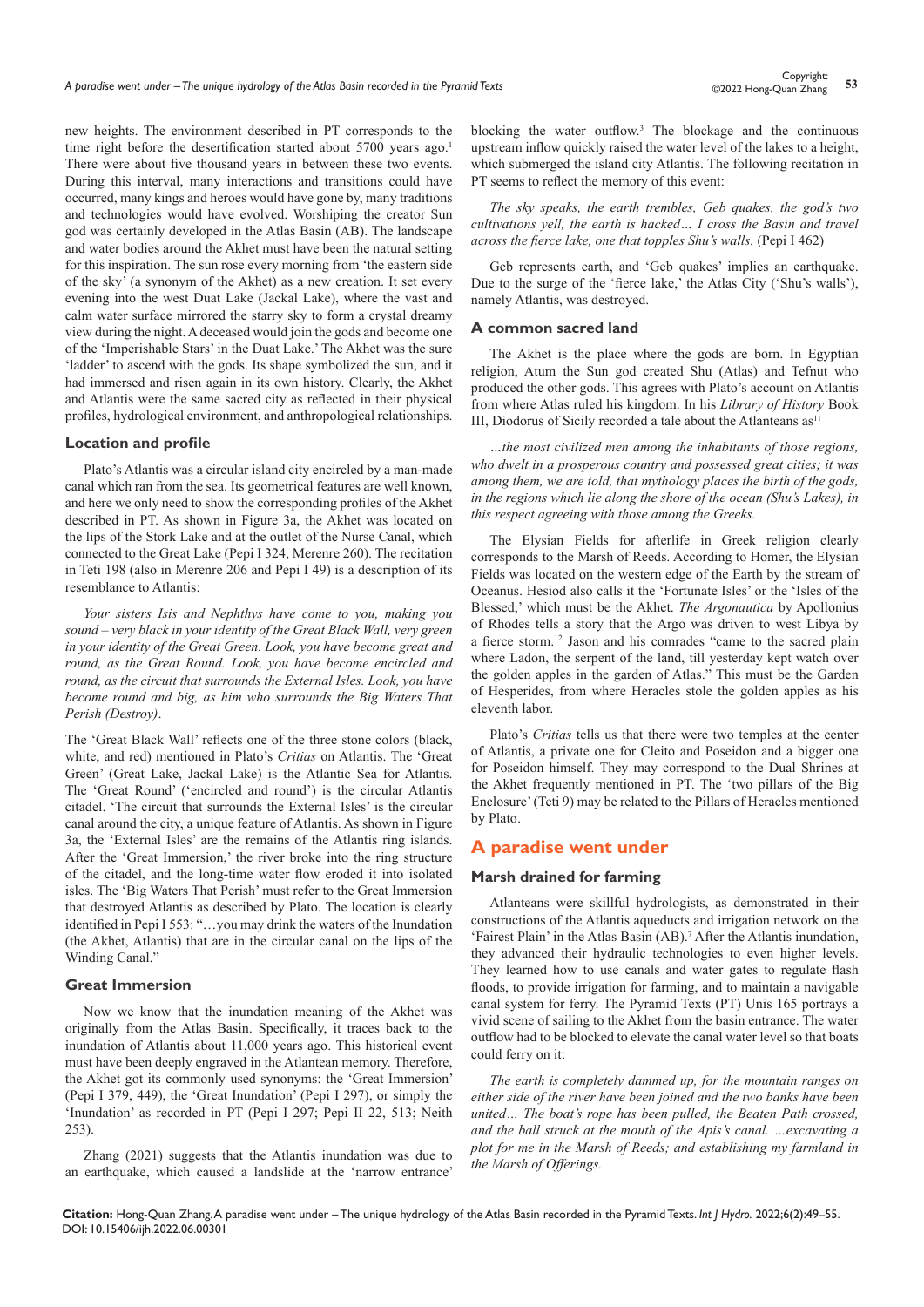Toward end of the green Sahara, Atlanteans started to convert the vast, fertile Marsh of Reeds into farmland by draining the water from this area. This was accomplished by digging the Apis's Canal deeper. The farmland on the Marsh of Reeds was irrigated using the Cool Water from the Jackal Lake according to seasonal needs. Water gates (or dams) were used to control the water flows into or out of this area. A canal network might have been excavated across the Marsh of Reeds for irrigation and ferry, like that on the 'Fairest Plain' described in Plato's *Critias*. This seemed to be a marvelous hydraulic project, and this area must have given unprecedented agricultural productivity due to the rich lakebed sediment and surface water control. The abundant green farmland and the surrounding turquoise shallow waters were viewed as a field of malachite (Teti 164), and Horus was honored as the lord of malachite:

*I am now off to my place of malachite and my food is now in the marshes of rest and the lakes of turquoise.* (Pepi II 32)

*The sky's door is opened to me, the Cool Waters' door is pulled open for me. I shall set course to the Marsh of Reeds, where I will farm emmer, reap barley, and make my yearly supplies from them like Horus, Atum's son.* (Merenre 284)

#### **Water cycle collapse**

The Atlas Mountain range has a strong rain shadow effect, which creates desert if not compensated.<sup>1</sup> The water surface area of the Jackal Lake and the Stork Lake together was about 30,000 km<sup>2</sup> during the Atlantis' time, roughly the size of Belgium. This giant water surface area plus the surrounding vegetation could generate water vapor more than enough to eliminate the rain shadow effect of the Atlas Mountain and maintain the green Sahara. The Atlas Basin (AB) is a standalone catchment and has its own water cycle dictated by the non-linear relationship between precipitation and evaporation. When precipitation is higher than evaporation, there is a runoff surplus flowing out to the Mediterranean Sea, and the ecosystem is healthy. However, if precipitation decreases below evaporation, the lake level will drop. The smaller lake surface area gives lower local relative humidity and further reduces precipitation. The water cycle will get into a self-propelled destabilizing process, and quickly move to a desert condition.

When Atlanteans converted the Marsh of Reeds into farmland by draining water to the Mediterranean Sea, they significantly reduced the water surface area. Through this hydrological endeavor, they were unknowingly making a deadly mistake – triggering a collapse of the water cycle over AB. The water cycle collapse led to a rapid desertification in the basin over a very short time, probably less than 50 years.<sup>1</sup> Because of its leading position for the westerlies and trade winds, the AB desertification inflicted a breach to the green Sahara and caused deterioration of all downwind areas including North Africa, West Asia, and the Mediterranean region.

#### **The 'Fairest Plain' became desert**

The Pyramid Texts give signs of desertification around the Akhet. The lakes were called the 'leaking basins' (Neith 272). This is a clear indication of desertification and freshwater deterioration. People must have noticed that rivers flowed into the lakes, but there was no rising water level or discharge into the Mediterranean Sea. They were probably unaware of the huge water loss due to high evaporation. They might have thought that the lakes were leaking water at the bottom. A recitation in Pepi I 452 reflects the vegetation change:

*Thornbush, remove yourself from my path, that I may attain the southern part of the Marsh of Reeds.*

Thornbush is a typical vegetation in dry land. In the same section, the water in the Jackal Lake was called natron-water, which might reflect the water salinity increase. In Pepi I 484, the name Natron Canal was used for the Nurse Canal:

#### *…you might become cleansed with natron-water, that have been filled to the brim for you from the Natron Canal (Nurse Canal)…*

The land near the lakes was called the 'Swept Land' in Pepi I 523, probably because of the rapid desert spreading. The rivers across the 'Fairest Plain' on the south side of the megalakes must have dried first and the desert formed on the plain rapidly. The runoffs from the Atlas Mountain on the north side probably kept flowing longer. The agricultural activities on the Marsh of Reeds likely lasted for another 100 years until the soil salinity became too high to cultivate. This desertification process is clearly shown by the dust flux changes obtained by deMenocal et al.<sup>13</sup> and McGee et al.<sup>14</sup> from the marine cores extracted at four locations close to northwest Africa coast from 19°N to 27°N.5

The dispersion of Atlanteans in this desertification process was an unprecedented Exodus about 5600 years ago. On the north side, they likely found a foothold on some Mediterranean islands and the Atlantic façade of Europe. On the southeast side, Atlanteans must have followed the retreat of the green Sahara. $3$  A big group of Atlanteans must have relocated to Lower Egypt and built Heliopolis, the great Sun City, as a rebirth in the east. The fond memory of their sweet homeland was faithfully preserved in religious traditions.

## **Conclusions**

The understanding of the unique hydrology and water cycle of the Atlas Basin has pinned Plato's Atlantis and the Akhet depicted in the Pyramid Texts together to the same location at the outlet of the canal connecting the two terminal megalakes of the basin. This finding:

- I. Confirms the lineage of the Egyptian and European civilizations to the Atlantic civilization,
- II. Reveals how Atlanteans helped breach the green Sahara through farming on the Marsh of Reeds,
- III. And hence opens remedies for the Sahara<sup>15</sup> and other broken water cycle systems.<sup>1</sup>

History met science, the loop has closed, and the door is open.

## **Acknowledgements**

Dr. Joanne Ballard of US Census Bureau is a passionate Atlantis investigator. She contacted me after reading my paper<sup>5</sup> (and video<sup>4</sup>) on Atlantis and helped get feedback from Mr. Georgeos Díaz-Montexano, a leading Atlantis scholar. Although Georgeos' assertion of my finding was negative, his book drew my attention to the Pyramid Texts. A big solute to Georgeos and many thanks to Joanne!

## **Conflicts of interest**

The author declares no conflict of interest.

#### **References**

- 1. Zhang, HQ. *[Revive Eden Green Sahara Now](https://store.bookbaby.com/book/revive-eden)*, 1<sup>st</sup> edn. Pennsauken, [New Jersey: BookBaby. 2019.](https://store.bookbaby.com/book/revive-eden)
- 2. Zhang, HQ. *[Revive Eden \(1\): The Sahara Birth and Growth](https://youtu.be/jQ9XK40enQY)*. 2020.
- 3. Zhang, HQ. *[Revive Eden Green Sahara Now](https://store.bookbaby.com/book/Revive-Eden1)*. 2nd edn. Pennsauken, [New Jersey: BookBaby. 2021.](https://store.bookbaby.com/book/Revive-Eden1)